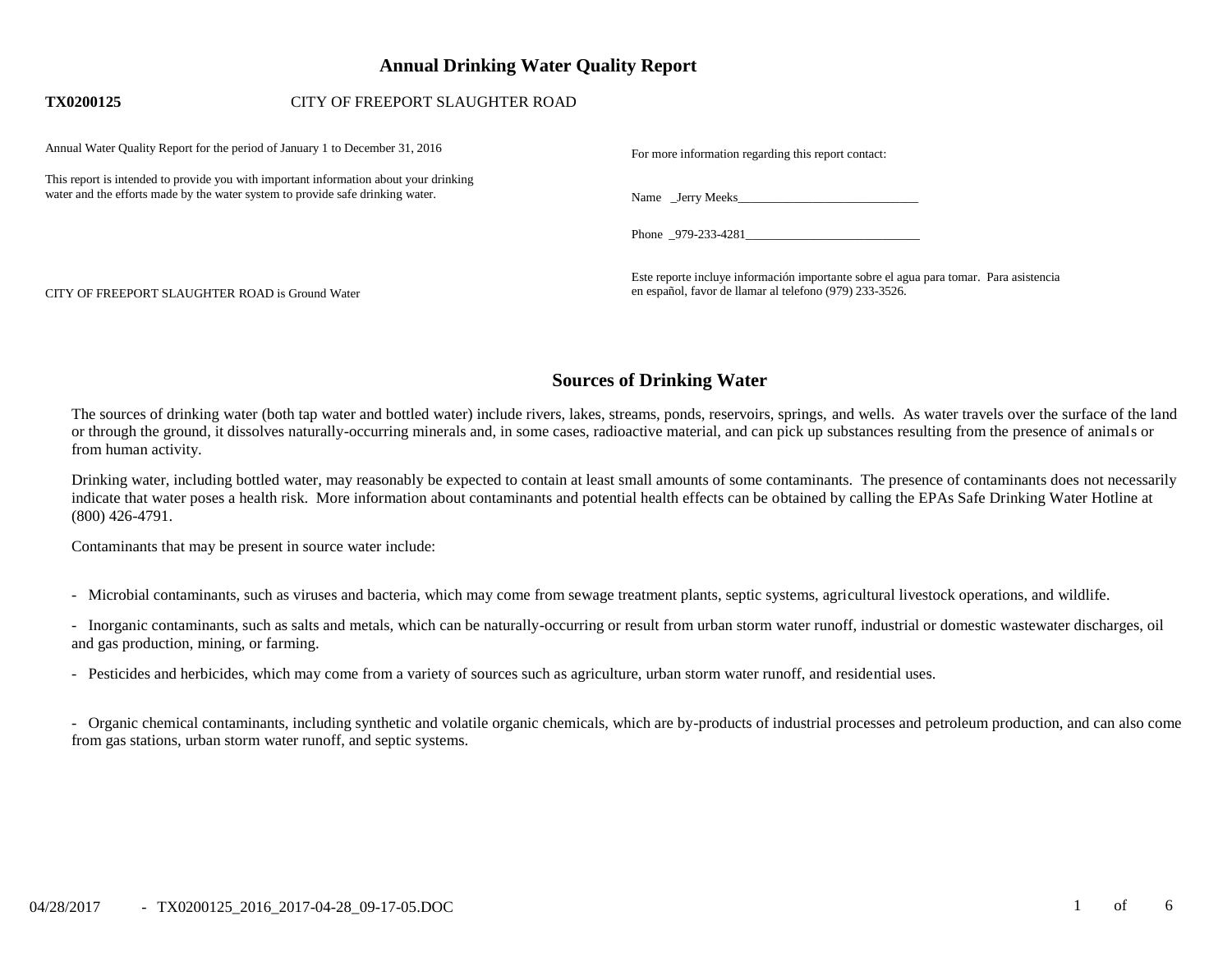- Radioactive contaminants, which can be naturally-occurring or be the result of oil and gas production and mining activities.

In order to ensure that tap water is safe to drink, EPA prescribes regulations which limit the amount of certain contaminants in water provided by public water systems. FDA regulations establish limits for contaminants in bottled water which must provide the same protection for public health.

Contaminants may be found in drinking water that may cause taste, color, or odor problems. These types of problems are not necessarily causes for health concerns. For more information on taste, odor, or color of drinking water, please contact the system's business office.

You may be more vulnerable than the general population to certain microbial contaminants, such as Cryptosporidium, in drinking water. Infants, some elderly, or immunocompromised persons such as those undergoing chemotherapy for cancer; persons who have undergone organ transplants; those who are undergoing treatment with steroids; and people with HIV/AIDS or other immune system disorders, can be particularly at risk from infections. You should seek advice about drinking water from your physician or health care providers Additional guidelines on appropriate means to lessen the risk of infection by Cryptosporidium are available from the Safe Drinking Water Hotline (800-426-4791).

If present, elevated levels of lead can cause serious health problems, especially for pregnant women and young children. Lead in drinking water is primarily from materials and components associated with service lines and home plumbing. We are responsible for providing high quality drinking water, but we cannot control the variety of materials used in plumbing components. When your water has been sitting for several hours, you can minimize the potential for lead exposure by flushing your tap for 30 seconds to 2 minutes before using water for drinking or cooking. If you are concerned about lead in your water, you may wish to have your water tested. Information on lead in drinking water, testing methods, and steps you can take to minimize exposure is available from the Safe Drinking Water Hotline or at http://www.epa.gov/safewater/lead.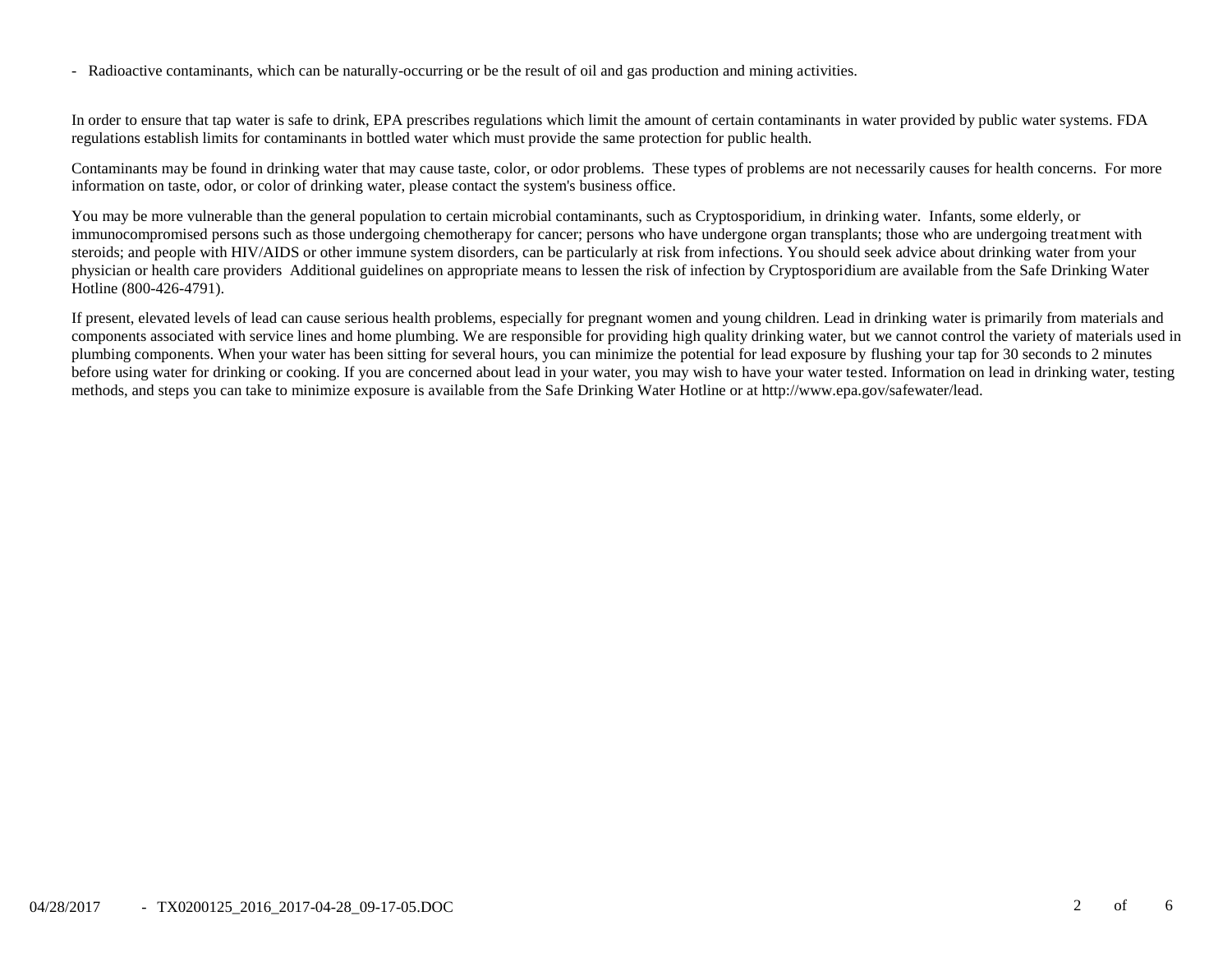#### **Information about Source Water Assessments**

A Source Water Susceptibility Assessment for your drinking water source(s) is currently being updated by the Texas Commission on Environmental Quality. This information describes the susceptibility and types of constituent that may come into contact with your drinking water source based on human activities and natural conditions. The information contained in the assessment allows us to focus source water protection strategies.

For more information about your sources of water, please refer to the Source Water Assessment Viewer available at the following URL: **<http://www.tceq.texas.gov/gis/swaview>**

Further details about sources and source-water assessments are available in Drinking Water Watch at the following URL: **<http://dww2.tceq.texas.gov/DWW/>**

| Source Water Name |             | Type of Water | <b>Report Status</b> | Location                        |
|-------------------|-------------|---------------|----------------------|---------------------------------|
| 1 - 3134 HWY 36   | 3134 HWY 36 | GW            |                      | Chicot Aquifer, Brazoria County |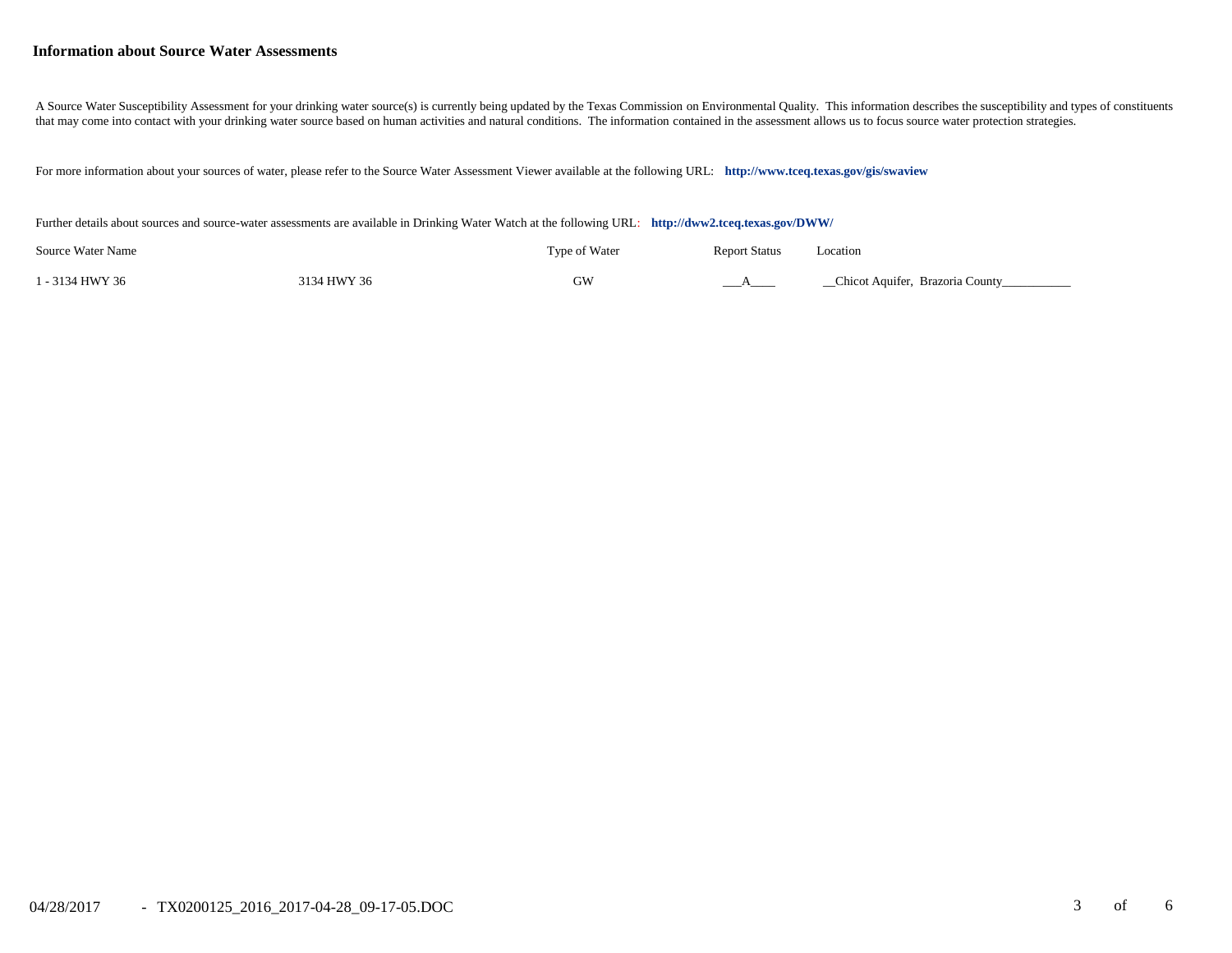## **Lead and Copper**

Definitions:

Action Level Goal (ALG): The level of a contaminant in drinking water below which there is no known or expected risk to health. ALGs allow for a margin of safety. Action Level: The concentration of a contaminant which, if exceeded, triggers treatment or other requirements which a water system must follow.

| <b>Lead and Copper</b> | Date Sampled | MCLG | Action Level (AL) | 90th Percentile | # Sites Over AL | Units | Violation | <b>Likely Source of Contamination</b>                                                                         |
|------------------------|--------------|------|-------------------|-----------------|-----------------|-------|-----------|---------------------------------------------------------------------------------------------------------------|
| Copper                 | 09/09/2014   | 1.3  | 1.3               | 0.05            |                 | ppm   |           | Erosion of natural deposits; Leaching from wood<br>preservatives; Corrosion of household plumbing<br>systems. |
| Lead                   | 09/09/2014   |      |                   | 0.6             |                 | ppb   |           | Corrosion of household plumbing systems; Erosion<br>of natural deposits.                                      |

#### **Water Quality Test Results**

| Definitions:                                       | The following tables contain scientific terms and measures, some of which may require explanation.                                                                                                                                                                      |
|----------------------------------------------------|-------------------------------------------------------------------------------------------------------------------------------------------------------------------------------------------------------------------------------------------------------------------------|
| Avg:                                               | Regulatory compliance with some MCLs are based on running annual average of monthly samples.                                                                                                                                                                            |
| Maximum Contaminant Level or MCL:                  | The highest level of a contaminant that is allowed in drinking water. MCLs are set as close to the MCLGs as feasible using the best available treatment technology.                                                                                                     |
| Level 1 Assessment:                                | A Level 1 assessment is a study of the water system to identify potential problems and determine (if possible) why total coliform bacteria have been found in our water<br>system.                                                                                      |
| Maximum Contaminant Level Goal or MCLG:            | The level of a contaminant in drinking water below which there is no known or expected risk to health. MCLGs allow for a margin of safety.                                                                                                                              |
| Level 2 Assessment:                                | A Level 2 assessment is a very detailed study of the water system to identify potential problems and determine (if possible) why an E. coli MCL violation has occurred<br>and/or why total coliform bacteria have been found in our water system on multiple occasions. |
| Maximum residual disinfectant level or MRDL:       | The highest level of a disinfectant allowed in drinking water. There is convincing evidence that addition of a disinfectant is necessary for control of microbial<br>contaminants.                                                                                      |
| Maximum residual disinfectant level goal or MRDLG: | The level of a drinking water disinfectant below which there is no known or expected risk to health. MRDLGs do not reflect the benefits of the use of disinfectants to<br>control microbial contaminants.                                                               |
| <b>MFL</b>                                         | million fibers per liter (a measure of asbestos)                                                                                                                                                                                                                        |
| na:                                                | not applicable.                                                                                                                                                                                                                                                         |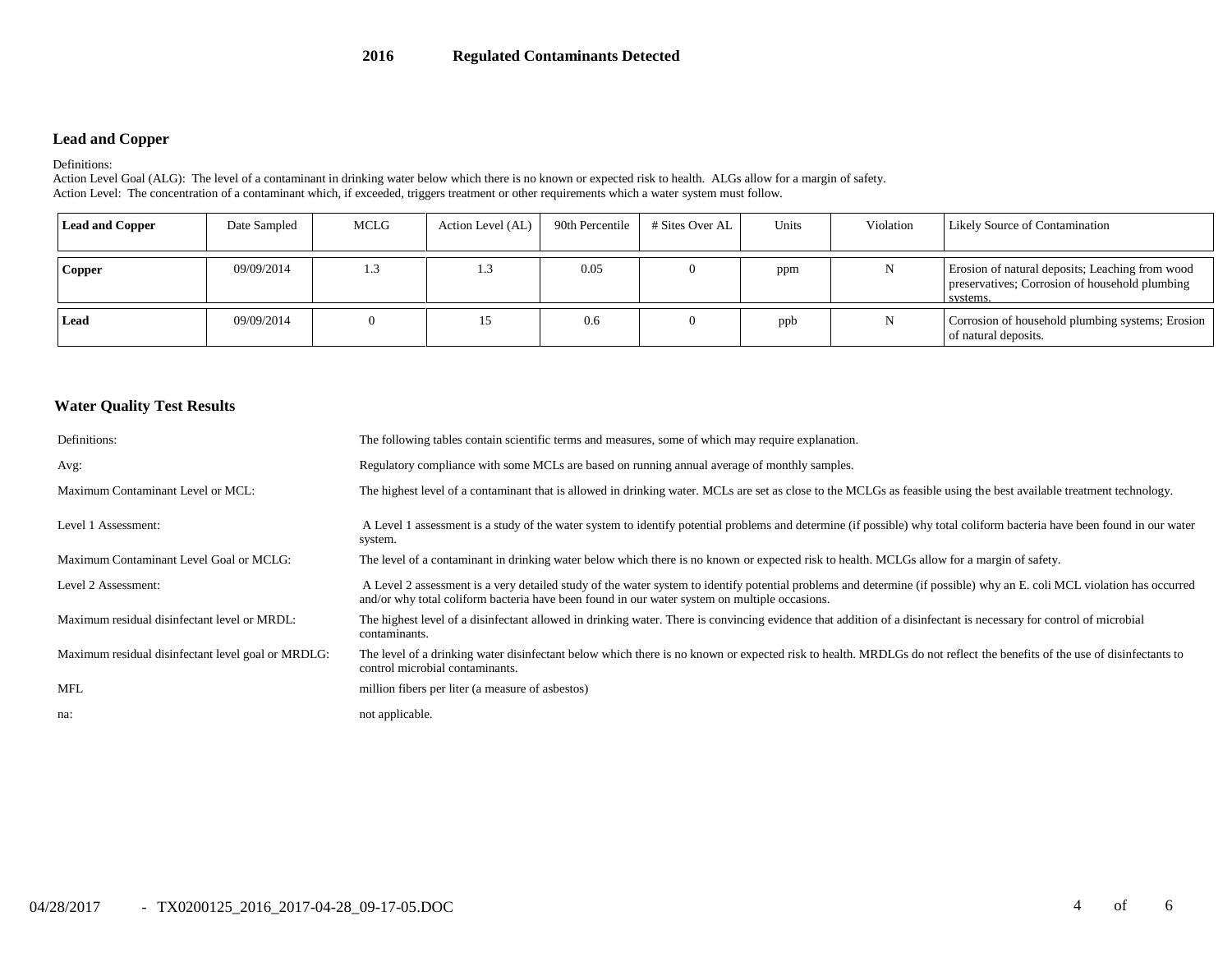## **Water Quality Test Results**

| mrem:                      | millirems per year (a measure of radiation absorbed by the body)                        |
|----------------------------|-----------------------------------------------------------------------------------------|
| <b>NTU</b>                 | nephelometric turbidity units (a measure of turbidity)                                  |
| pCi/L                      | picocuries per liter (a measure of radioactivity)                                       |
| ppb:                       | micrograms per liter or parts per billion - or one ounce in 7,350,000 gallons of water. |
| ppm:                       | milligrams per liter or parts per million - or one ounce in 7,350 gallons of water.     |
| Treatment Technique or TT: | A required process intended to reduce the level of a contaminant in drinking water.     |
| ppt                        | parts per trillion, or nanograms per liter $(ng/L)$                                     |
| ppq                        | parts per quadrillion, or picograms per liter $(pg/L)$                                  |